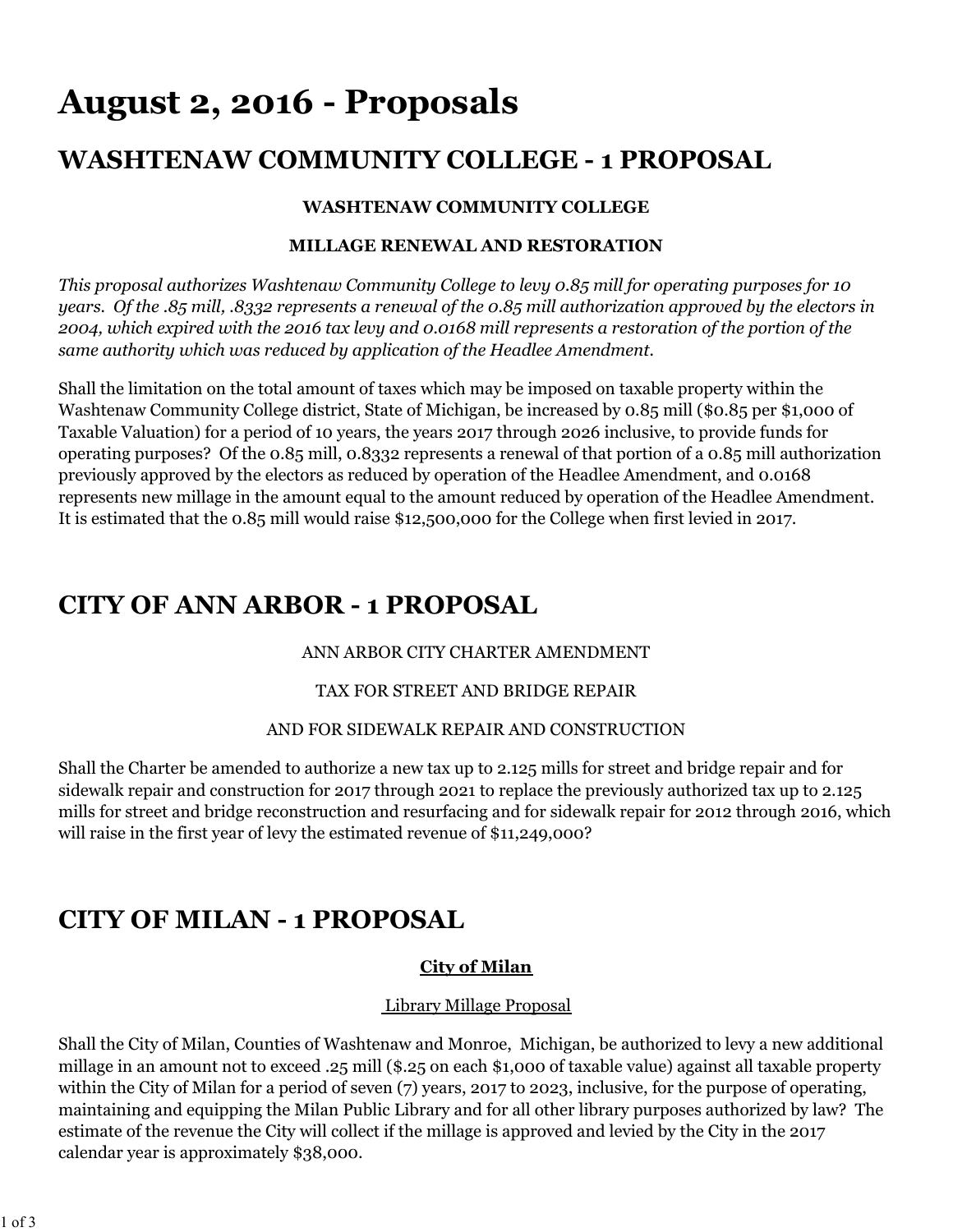# **CITY OF YPSILANTI - 1 PROPOSAL**

#### WATER STREET DEBT MILLAGE PROPOSAL

Shall the City of Ypsilanti be authorized to pledge its unlimited tax full faith and credit for payment of its Limited Tax General Obligation Refunding Bonds, Series 2016A (Taxable), which are outstanding in the principal amount of \$8,240,000 payable through 2031, which were issued for the purpose of financing and refinancing capital improvement costs relating to the Water Street Redevelopment Project? The estimated millage to be levied in 2017 is 2.30 mills (\$2.30 per \$1,000 of taxable value) and the estimated simple average annual millage rate required to retire the bonds is 2.3 mills (\$2.30 per \$1,000 of taxable value).

### **ANN ARBOR TOWNSHIP - 1 PROPOSAL**

#### **Proposal to Renew Ann Arbor Township Public Safety Millage**

Shall the existing previously voted increase in the authorized charter millage for Ann Arbor Charter Township, Washtenaw County, Michigan of up to 3.98 mills for police and fire protection services, which expires on December 31, 2016, be renewed and levied for another five years (2017 through 2021 inclusive) in an amount not to exceed 3.98 mills on taxable real and personal property (\$3.98 per \$1000 of taxable value) to continue to provide funding for operating, equipping, upgrading, maintaining, constructing, purchasing or any other purpose authorized by law for fire or police protection services, raising an estimated \$2,013,000 in the 2017 calendar year?

### **AUGUSTA TOWNSHIP - 1 PROPOSAL**

#### AUGUSTA CHARTER TOWNSHIP

#### FARMLAND AND OPEN SPACE LAND PRESERVATION MILLAGE QUESTION

Shall Augusta Charter Township impose an increase of 0.1 mill (10¢ per \$1,000 of taxable value) in the tax limitation imposed under Article IX, Sec. 6 of the Michigan Constitution and levy it for ten (10) years, 2016 through 2025 inclusive, to permanently preserve farmland, open space, wildlife habitat and scenic views, protect drinking water sources and the water quality of rivers and streams, and construct and maintain new parks, recreational areas and trails by voluntarily purchasing land or interests in land within the Township, raising an estimated \$20,107.47 in 2016?

# **SALINE TOWNSHIP - 1 PROPOSAL**

#### **RENEWAL OF ROAD MAINTENANCE MILLAGE**

Shall the expired previous voted increase in the tax limitations imposed under Article IX, Sec. 6 of the Michigan Constitution in Saline Township, of 1.0 mill (\$1.00 per \$1,000 of taxable value), reduced to 0.9988 mills (\$0.9988 per \$1,000 of taxable value) by the required millage rollbacks, be renewed at and increased up